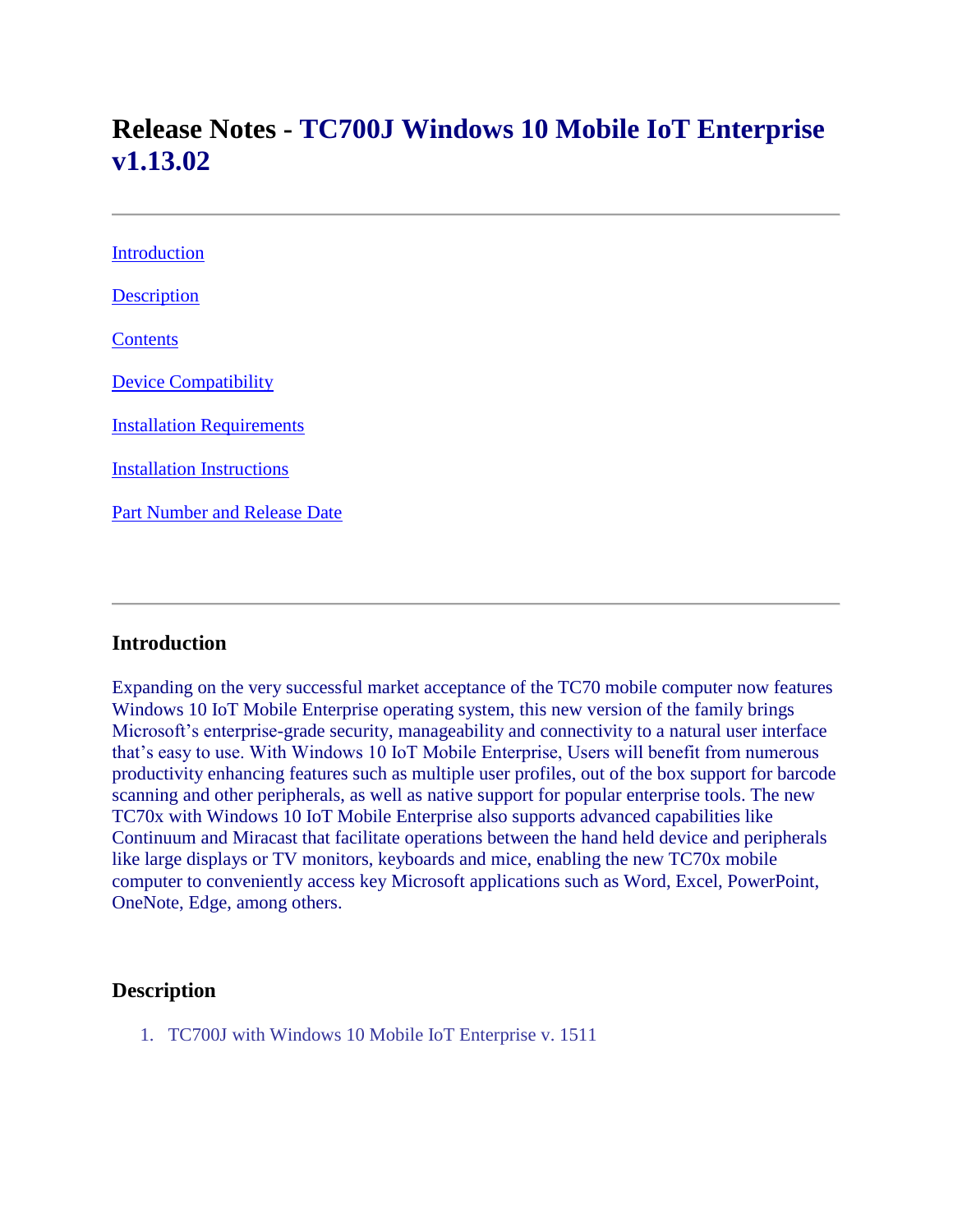# **Contents**

#### 1. TC76x9\_R\_1078\_10586\_01\_13\_02.ffu: Retail-signed Full Flash update image

| Component                          | <b>Version</b>               |
|------------------------------------|------------------------------|
| BSP Release (Product Build Number) | TC76x9_R_1078_10586_01_13_02 |
| <b>Fusion Release</b>              | 1.0.0.12.0016                |
| OS Version                         | Windows 10.0.10586.494       |
| OS Firmware Version                | 01078.00531.09001.13002      |
| Platform                           | Qualcomm MSM8092             |
| <b>HW Version</b>                  | <b>MV</b>                    |
| Flash Size                         | 16GB                         |
| <b>RAM Size</b>                    | 2GB                          |
| <b>WLAN</b>                        | QCA6174A                     |
| <b>NFC</b>                         | NXP 8.1.22                   |
| Scanner                            | 7.05.1078.10586              |
| <b>Touch Panel</b>                 | 1.2.b0                       |

## <span id="page-1-0"></span>**Device Compatibility**

This software release has been approved for use with the following Zebra devices.

| <b>Device</b> | <b>Operating System</b>          |
|---------------|----------------------------------|
| <b>TC700J</b> | Windows 10 Mobile IoT Enterprise |

## <span id="page-1-1"></span>**Installation Requirements**

TC700J device must already be flashed with a released version of Windows 10 IoT Mobile.

Windows 7 or higher (Windows 8 or higher recommended)

Windows 10 EWDK [\(https://developer.microsoft.com/en-us/windows/hardware/license-terms](https://developer.microsoft.com/en-us/windows/hardware/license-terms-enterprise-wdk)[enterprise-wdk\)](https://developer.microsoft.com/en-us/windows/hardware/license-terms-enterprise-wdk). Unzip the file on the preferred location on your computer.